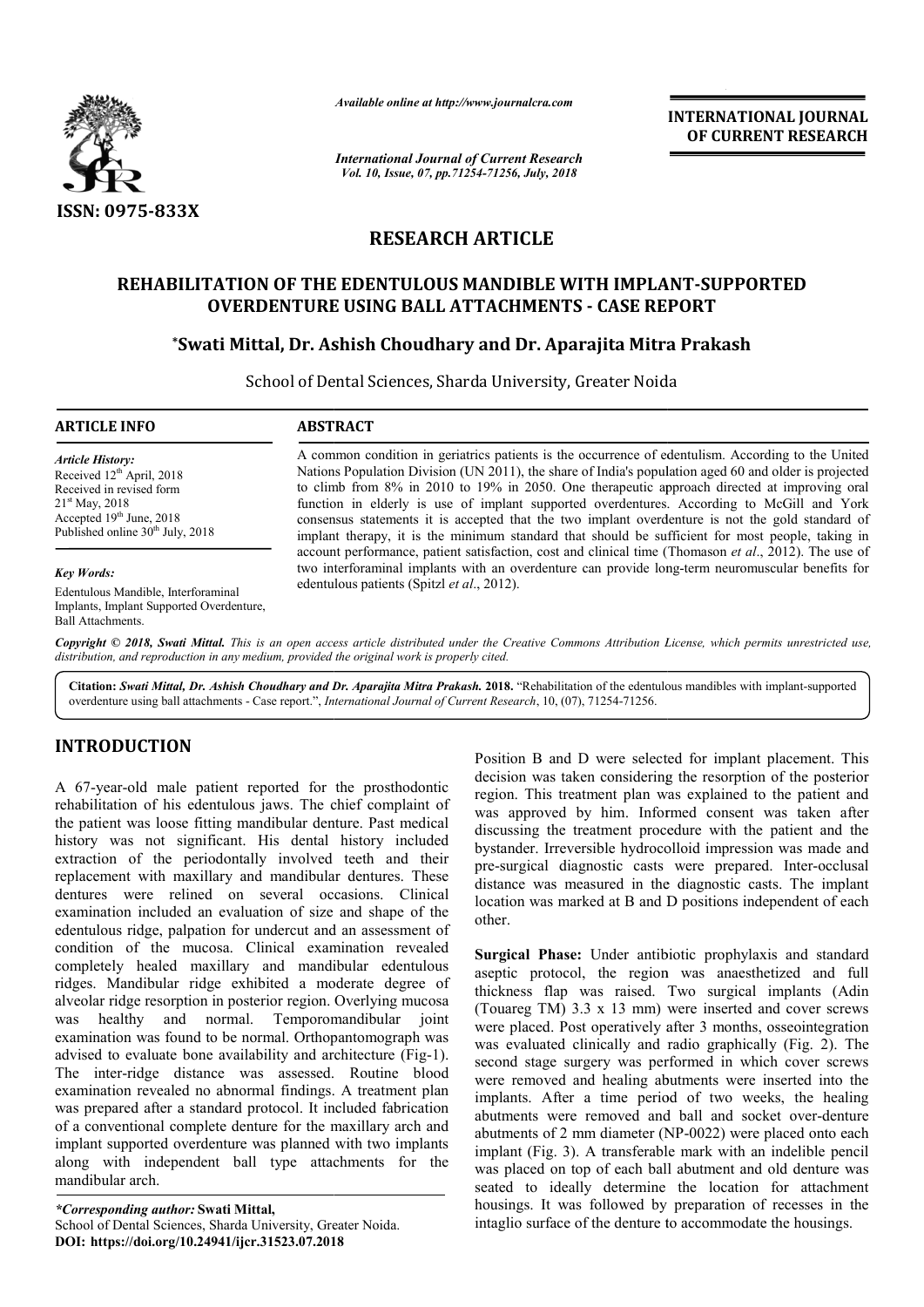

**Fig. 1. Pre-operative orthopantomograph**



**Fig. 2: Orthopantomograph taken after 3 months of placement of implants which shows presence of osseointegration**



**Fig. 3. After 2 weeks, healing abutment were replaced with ball abutments**



**Fig. 4. After the acrylic has cured, removal of denture is done and polished**



**prosthesis** Fig 5. Final placement of the removable complete denture

was done with insert seating tool. Seating of the attachment housing onto each ball type abutment was done (Fig. 4). Undercuts were blocked out under the housing and soft tissue to prevent acrylic resin from locking the denture onto the abutment. Application of self-curing acrylic was done into recessed area. Denture was inserted and the patient was trained to close in centric occlusion with the opposing arch. After the curing of acrylic, denture was removed. Excess acrylic was removed around the housings and later it was polished (Fig. 5). Processing inserts were replaced by nylon inserts into the housings. Over denture was seated over the ball abutments recessed area. Denture was inserted and the patient was trained<br>to close in centric occlusion with the opposing arch. After the<br>curing of acrylic, denture was removed. Excess acrylic was<br>removed around the housings and lat insertion and removal of prosthesis. The patient was recalled for follow up appointments. of nylon processing insert into each of the housings<br>with insert seating tool. Seating of the attachment<br>nto each ball type abutment was done (Fig. 4).<br>were blocked out under the housing and soft tissue<br>acrylic resin from

### **DISCUSSION**

Various attachment systems are available, and they vary from one another in their ability to provide retention. It is documented that not only attachment type but also position of implants in the jaw influences the retention and stability of the prosthesis. An *in vitro* study was done to evaluate the retention and stability of two simulated implant supported overdenture, and it was also compared between four different types of attachments (Ball, O-ring, Locator, ERA attachments). The results showed that the vertical retention and horizontal stability of the implant increased with its distal placement up to second premolar. Antero-posterior stability also increased with distal placement of implants. Comparison among different attachments showed that ball attachment produces the highest level of retention and stability followed by Locator, O and ERA attachments (Scherer *et al.*, 2014). Various *in vitro* and *vivo* studies have concluded that the ball and O-ring attachments transfer less stresses to implant bone interphase as attachments transfer less stresses to implant bone interphase as compared to bar and clip attachment (Geng *et al.*, 2001; Kenney, 1998; Tokuhisa, 2003; Rutkunas, 2004). In this report, ballattachments were applied because, it is reported that report, ballattachments were applied because, it is reported that they are less costly, less technique sensitive (Cune *et al.*, 1994), and easier to clean than bars (Schmitt, 1998) and less wear or fracture of the component than that of gold alloy bar (Krennmair, 2001). Patient must maintain standard protocol of wear or fracture of the component than that of gold alloy bar (Krennmair, 2001). Patient must maintain standard protocol of overdenture hygiene and follow-up visits. Posterior bone loss can be an issue, which requires relining procedure of the lower denture. Nylon inserts might require changing in case of loss of retention, which can be carried out by simple chair side procedure. As with any treatment modality, aftercare and maintenance is vital if the overdenture is to be successful. The patient must be advised of this and reviewed regularly. Optimal surgical implant positioning is essential for the success of implant supported restorations. insertion and removal of prosthesis. The patient was recalled<br>for follow up appointments.<br>**DISCUSSION**<br>Various attachment systems are available, and they vary from<br>one another in their ability to provide retention. It is<br>d placement of implants. Comparison among different<br>ments showed that ball attachment produces the highest<br>of retention and stability followed by Locator, O-ring, reliance, which requires relining procedure of the lower<br>on inserts might require changing in case of loss<br>which can be carried out by simple chair side<br>is with any treatment modality, aftercare and<br>is vital if the overden **Fig. 6.** Final pharmaton wising bull attachments - case reported or<br>reported or relations. The constrained processing insert into each of the<br>vas done with insert seeing insert into each of the boussing ond case<br>the bouss